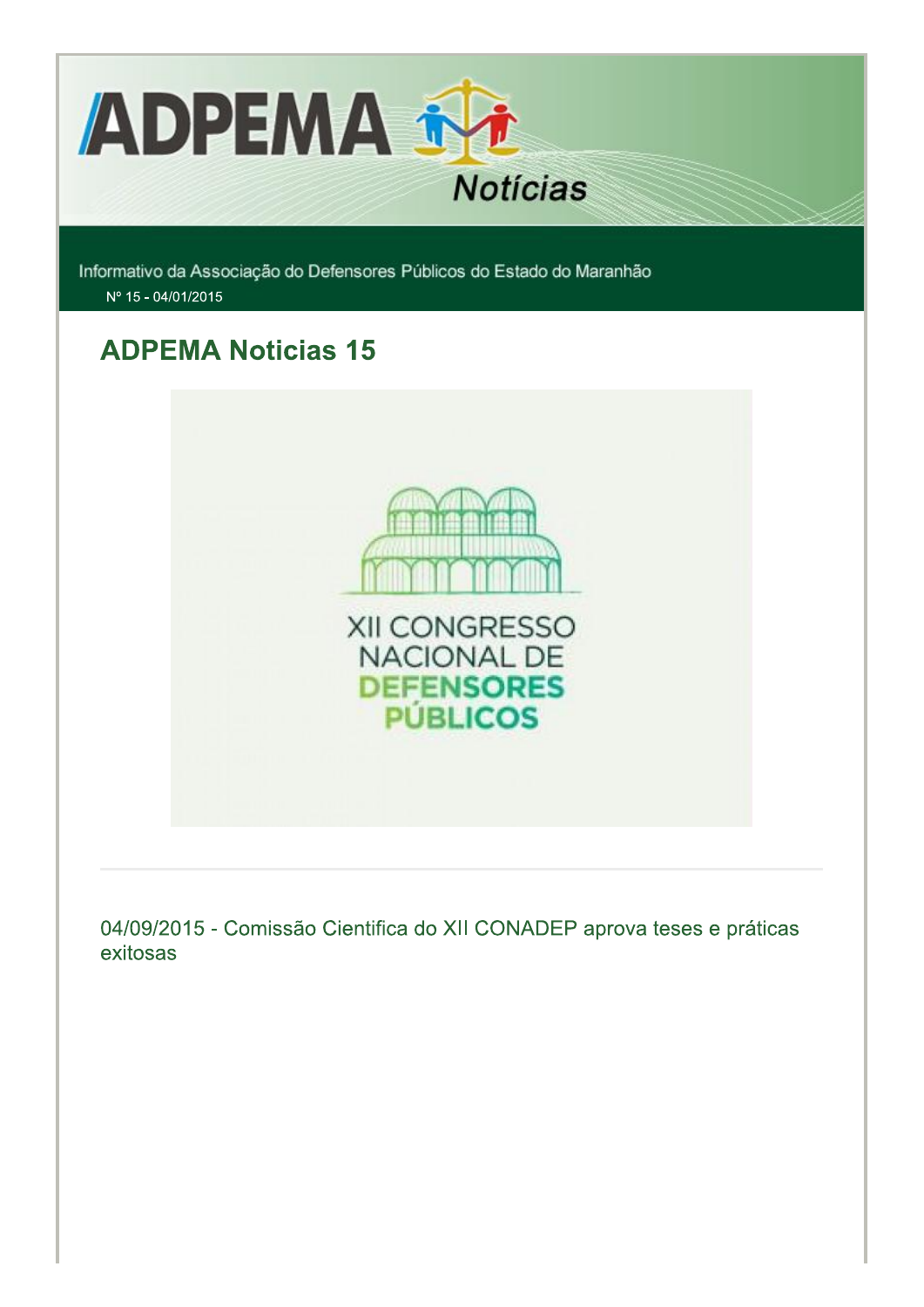

Com recorde de inscrições, a Comissão Científica responsável pela organização e elaboração das atividades acadêmicas do XII Congresso Nacional de Defensores Públicos divulgou nesta quintafeira (3) que todos os trabalhos inscritos no concurso de teses e práticas foram aprovados para serem apresentados e julgados durante o evento.

Ao todo foram avaliados 50 trabalhos de defensores públicos de estados como: Acre, Alagoas, Ceará, Espírito Santo, Maranhão, Mato Grosso do Sul, Minas Gerais, Pará, Paraná, Rio de Janeiro, Rio Grande do Sul, São Paulo e Santa Catarina. Na última edição do concurso foram inscritos 27 trabalhos.

Do Maranhão, duas práticas exitosas foram inscritas. O Defensor Público, Titular do Núcleo de Defesa do Consumidor da DPE/MA, Alberto Pessoa Bastos, com a prática intitulada "UNIVERSALIZAÇÃO DA TARIFA SOCIAL - LUZ E DIGNIDADE PARA QUEM PRECISA", e os Defensores Públicos atuantes no núcleo regional de Açailândia, Clara Welma Florentino e Silva e Thiago Manoel Cavalcante Amin Castro, com a prática "DA IMPORTÂNCIA DA PARTICIPAÇÃO POPULAR NAS ATIVIDADES DA DEFENSORIA PÚBLICA E DA EFICÁCIA DA ATUAÇÃO CONJUNTA DOS ÓRGÃOS DE EXECUÇÃO PENAL NA LUTA PELA DIGNIDADE HUMANA NOS PRESÍDIOS".

Segundo o presidente da ANADEP, Joaquim Neto, o concurso será um dos momentos mais ricos do CONADEP. As práticas e teses inscritas revelam um alto padrão de pesquisa, ilustrando também a atuação dos defensores públicos em vários segmentos. "Todos demonstram uma alta qualidade e destacam temas relevantes para a Defensoria Pública", pontua.

Já para a Defensora Adriana Burger, que ficará à frente da coordenação da banca examinadora das práticas, os trabalhos estão bastante diversificados. "Recebemos práticas de diversos estados, e apesar de a realidade parecer diferente e/ou distante, os problemas são os mesmos. E as práticas apresentadas pelos defensores são soluções eficazes e simples que podem ser replicadas. Fico feliz com o resultado que obtivemos. As práticas são resultado de um trabalho que deve ser multiplicado por todas as Defensorias", destacou.

Conforme a diretora jurídica da ANADEP, Patrícia Kettermann, que coordenará a banca de teses, "os trabalhos são extremamentes qualificados".

Ponto alto das edições dos congressos, os concursos são ferramentas para o intercâmbio de ideias e a troca de informações acerca da atuação dos defensores públicos em todo o país.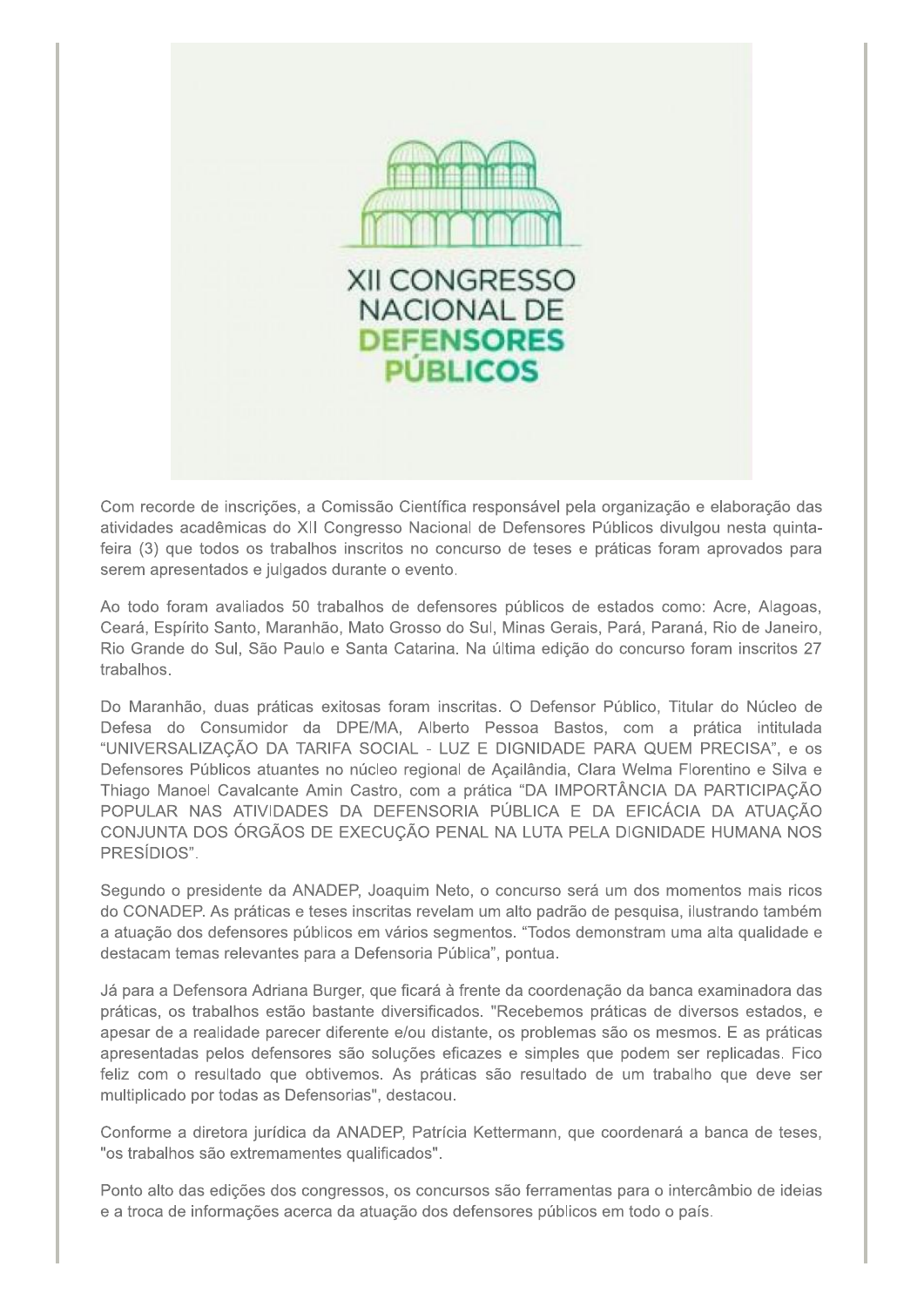Teses- A apresentação das teses acontecerá no Auditório Principal da Faculdade de Direito da Universidade Positivo, em Curitiba/PR, iniciando pontualmente às 08h do dia 05 de novembro de 2015, quinta-feira. O horário foi antecipado para que todos tenham mais tempo para suas apresentações. Cada participante terá dez minutos para apresentação oral, a qual se dará em ordem alfabética.

Práticas - A apresentação das práticas acontecerá no Auditório Principal da Faculdade de Direito da Universidade Positivo, em Curitiba/PR, iniciando pontualmente às 08h do dia 06 de novembro de 2015, sexta-feira. O horário foi antecipado para que todos tenham mais tempo para suas apresentações. Cada participante terá dez minutos para apresentação oral, a qual se dará em ordem alfabética, conforme a listagem em anexo.

Banca Examinadora - No caso de práticas e teses que tiverem mais de um autor, a comissão deliberou que apenas um dos autores poderá fazer a apresentação oral. Haverá data show disponível. Caso necessite, o defensor deverá enviar o material por e-mail para secretaria@anadep.org.br até o dia 02 de outubro de 2015.

Após a apresentação oral de todos os trabalhos, a Comissão Julgadora, em sessão fechada de 20 minutos deliberará sobre as notas e anunciará os três primeiros colocados em cada categoria, que receberão a premiação.

Confira a banca examinadora – Para fundamentar ainda mais os debates, a ANADEP e a ADEPAR escolheram uma gabaritada comissão julgadora para formar a banca examinadora, responsável pelo julgamento dos trabalhos sobre atuação e experiência dos defensores públicos.

Práticas: Coordenação: Adriana Burger (Diretora para Assuntos Internacionais da ANADEP);

Maria Tereza Sadek (professora, diretora de pesquisa do Centro Brasileiro de Estudos e Pesquisas Judiciais e cientista política);

Thais Paschoal Lunardi (Supervisora do Núcleo de Prática Jurídica e Professora de Direito Processual Civil na Universidade Positivo);

Núbia Fernanda Greve de Musis (Ouvidora Geral da DP/AC).

Teses: Coordenação: Patrícia Kettermann (Diretora Jurídica da ANADEP e ex-presidente da ANADEP);

Gabriel Furtado: (Diretor da ENADEP);

Élida Séguin: (Defensora do Rio de Janeiro);

Marcelo Diniz (Defensor do Paraná).

Para mais informações acesse o site da ADPEMA:http://www.adpema.com.br/adpema/ e ANADEP:https://www.anadep.org.br/wtk/pagina/inicial

Segue em anexo edital para apresentação das práticas exitosas e teses

#### 04/09/2015 - ANADEP receberá artigos para segunda edição do livro Defensoria Pública, Assessoria Jurídica Popular e Movimentos Sociais e **Populares**

A Associação dos Defensores Públicos do Estado do Maranhão (ADPEMA) convida os defensores do Maranhão a participarem da segunda edição do livro "Defensoria Pública, Assessoria Jurídica Popular e Movimentos Sociais e Populares: novos caminhos traçados na concretização do direito de acesso à justiça".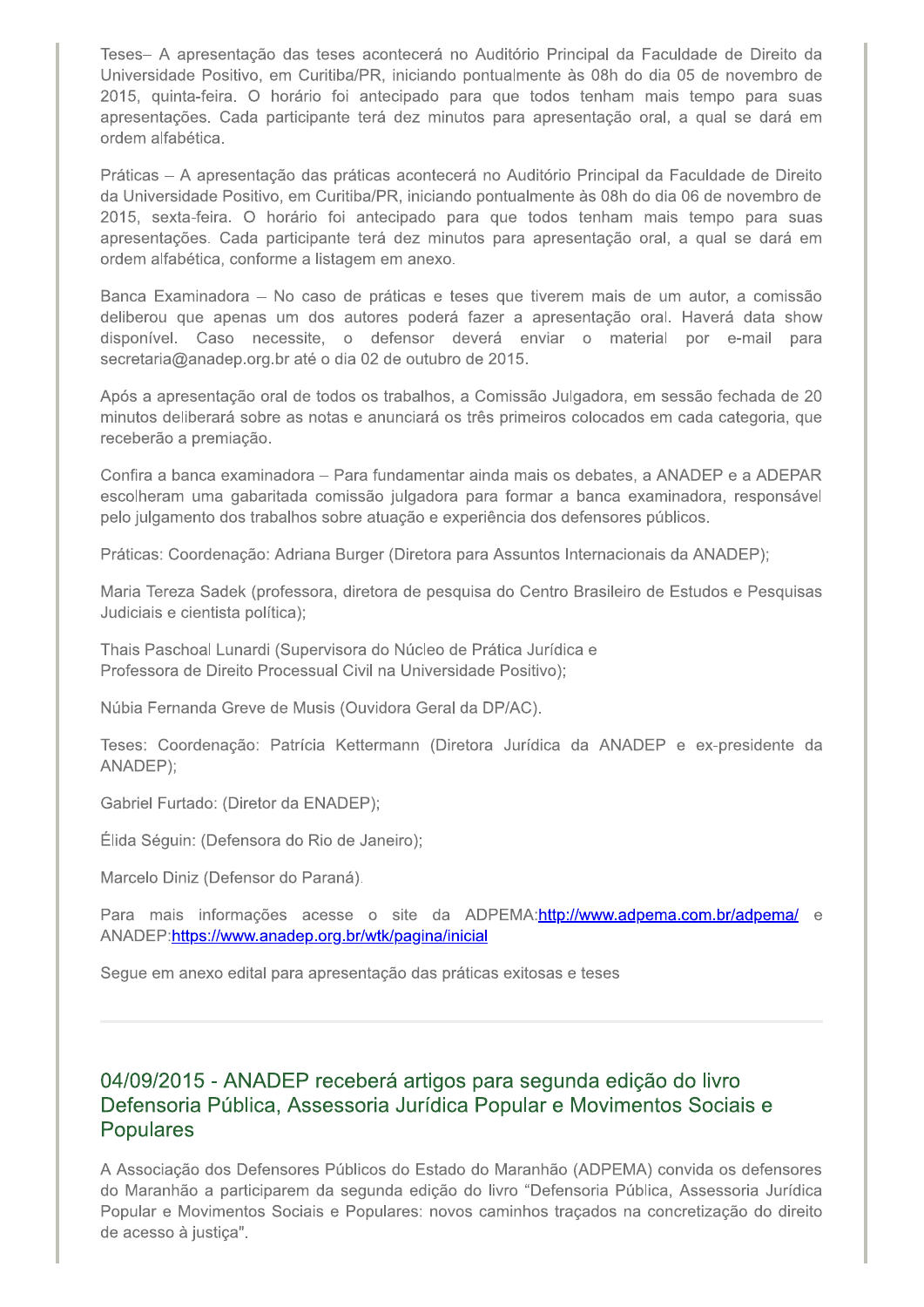Organizado pela Associação Nacional dos Defensores Públicos (ANADEP), a Associação Nacional dos Defensores Públicos Federais (ANADEF), a Articulação Justiça e Direitos Humanos-JusDH, o Colégio de Ouvidorias de Defensorias Públicas do Brasil (CODPB), Fórum Justiça (FJ), Instituto de Pesquisa Direitos e Movimentos Sociais (IPDMS), a Rede Nacional de Advogadas e Advogados Populares (RENAP) e a Rede Nacional de Assessoria Jurídica Universitária (RENAJU), o livro "Defensoria Pública, Assessoria Jurídica Popular e Movimentos Sociais e Populares: novos caminhos traçados na concretização do direito de acesso à justiça" é uma publicação que tem como objetivo visibilizar e construir, em perspectiva crítica e interdisciplinar, conhecimentos e práticas em torno da atuação da Defensoria Pública junto a movimentos sociais, em parceria com a Assessoria Jurídica Popular, organizados na defesa, proteção, concretização e efetivação de direitos humanos e fundamentais no Brasil.

Interessados em colaborar com a obra terão até o dia 30 de setembro para enviar artigos via email para o endereço eletrônico secretaria@anadep.org.br, no formato .doc, com o assunto "Chamada de artigos para publicação em livro". Poderão participar: profissionais do campo jurídico (defensores/as públicos/as, advogados/as populares, professores/as, pesquisadores/as, procuradores, membros do ministério público, juízes/as, dentre outros profissionais), assistentes sociais, psicólogos, antropólogos, sociólogos, pedagogos, entre outros profissionais, estudantes de graduação e pós-graduação, assim como militantes de movimentos sociais e populares ligados ao tema geral da publicação.

Os artigos deverão ter entre 15 e 20 laudas e poderão ser escritos em coautoria, sendo permitido o máximo de três coautores(as) por artigo. Cada autor poderá submeter, no máximo, dois artigos para publicação, podendo ser selecionado até dois artigos por cada autor. Serão aceitos somente artigos inéditos, escritos em português, espanhol, francês ou inglês não publicados em livro, em revistas especializadas, sites ou na imprensa em geral.

O resultado da seleção deve ser divulgado até 10 de dezembro de 2015. A previsão de lançamento do livro é no primeiro semestre de 2016.

Acesse o edital no link: https://www.anadep.org.br/.../EDITAL P BLICO- Livro- proposta... ou em anexo



# 03/09/2015 - ADPEMA fecha novos convênios para associados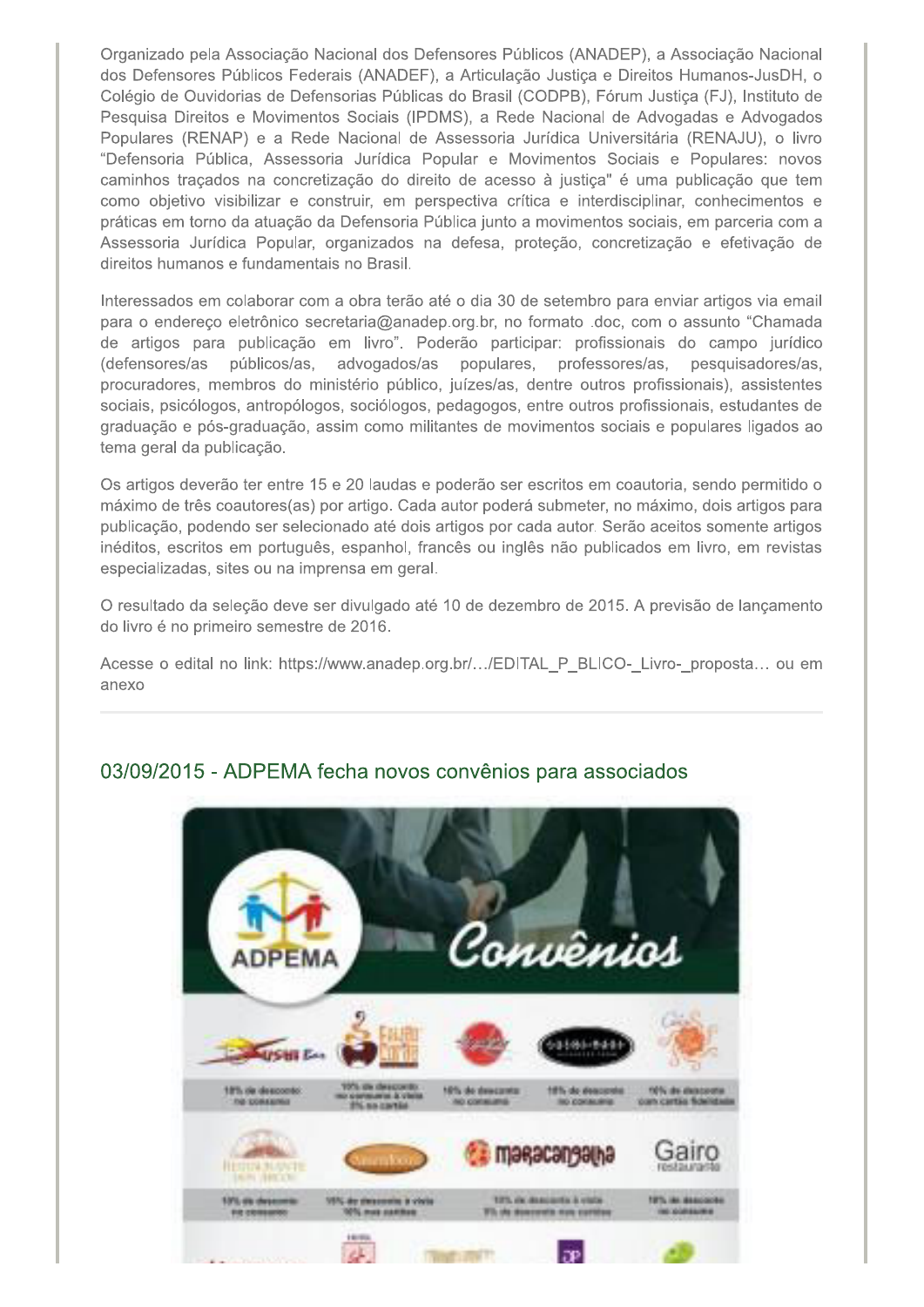

Em busca de maiores benefícios aos defensores associados à Associação dos Defensores Públicos do Estado do Maranhão (ADPEMA), novas parcerias de convênios são fechadas. Como novas empresas conveniadas têm-se o Centro de Educação Continuada em Odontologia do Maranhão (CECOM/MA) e o Espaço de Beleza e Estética Lola, além da renovação de convênios com a Academia de Ginástica Estação Saúde.

O Centro de Educação Continuada em Odontologia do Maranhão (CECOM/MA) é uma empresa que oferece serviços odontológicos e cursos de pós-graduação latu sensu na área de Odontologia, localizada na Avenida Universidade, nº 27, quadra 02, bairro Cohafuma. Os descontos oferecidos pela CECOM aos associados e seus dependentes são os seguintes: 15% de desconto, equivalente à consulta odontológica, para pagamento à vista; 15% de desconto, equivalente a serviços odontológicos, para pagamento à vista, e 15%, equivalente a serviço de radiologia odontológica, para pagamento também à vista. Para mais informações, acesse o site da CECOM: http://www.cecom-ma.com.br/sitenovo/.

Já para os associados e dependentes que desejarem cuidar da saúde com excelentes serviços estéticos, a ADPEMA ainda fechou convênio com o Espaço de Beleza e Estética Lola. O salão de beleza e estética fica localizado na Rua das Samambaias, nº 08, Quadra 08, Renascença II. Os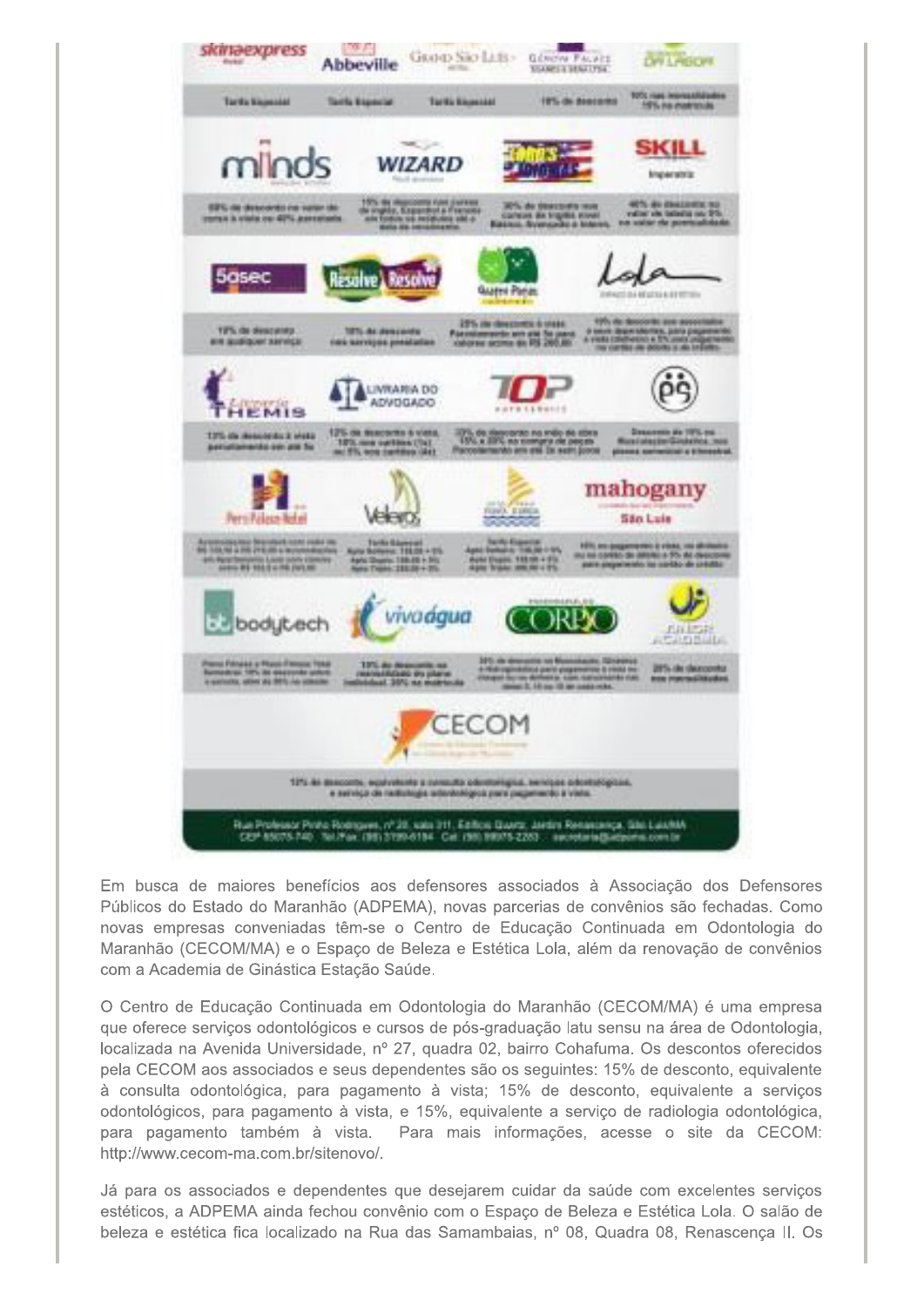descontos disponibilizados são: 10% de desconto aos associados ADPEMA e dependentes, para pagamento à vista, e 5% de desconto, para pagamento no cartão de crédito ou débito.

Em renovação ao convênio com a ADPEMA, a Academia de Ginástica Estação Saúde, localizada na Rua das Limeiras, s/n, quadra D, Jardim Renascença, também oferece descontos aos associados. A academia oferece 15% de desconto nas mensalidades de musculação/ginástica para os planos: categoria musculação/ginástica, planos trimestral e semestral no horário livre.

Em caso de sugestões de convênios, os associados podem entrar em contato com o email: secretaria@adpema.com.br ou através dos telefones: (98) 3199-6194 e

(98) 99975-2283. Atualmente, a Associação dos Defensores Públicos do Estado do Maranhão (ADPEMA) possui 35 convênios, entre academias, escolas de inglês, hotéis, cursos de especialização, restaurantes, entre outros.

#### 02/09/2015 - DPE em Zé Doca ajuíza Ação Civil Pública em beneficio de feirantes



A Defensoria Pública do Estado do Maranhão (DPE/MA) e a Defensoria Pública da União (DPU) ajuizaram ação civil pública atuando na defesa dos interesses coletivos em face do DNIT e do Município de Zé Doca-MA, com o objetivo de proteger o exercício da atividades de feirantes às margens da BR-316.

O Defensor Públicodo Núcleo da DPE/MA em Zé Doca, Renan Barros dos Reis, destacou a importância da atuação para beneficiar feirantes que vivem sujeitos a severas restrições. "A presente ação tem como contexto as dezenas de notificações realizadas pelo DNIT com vistas a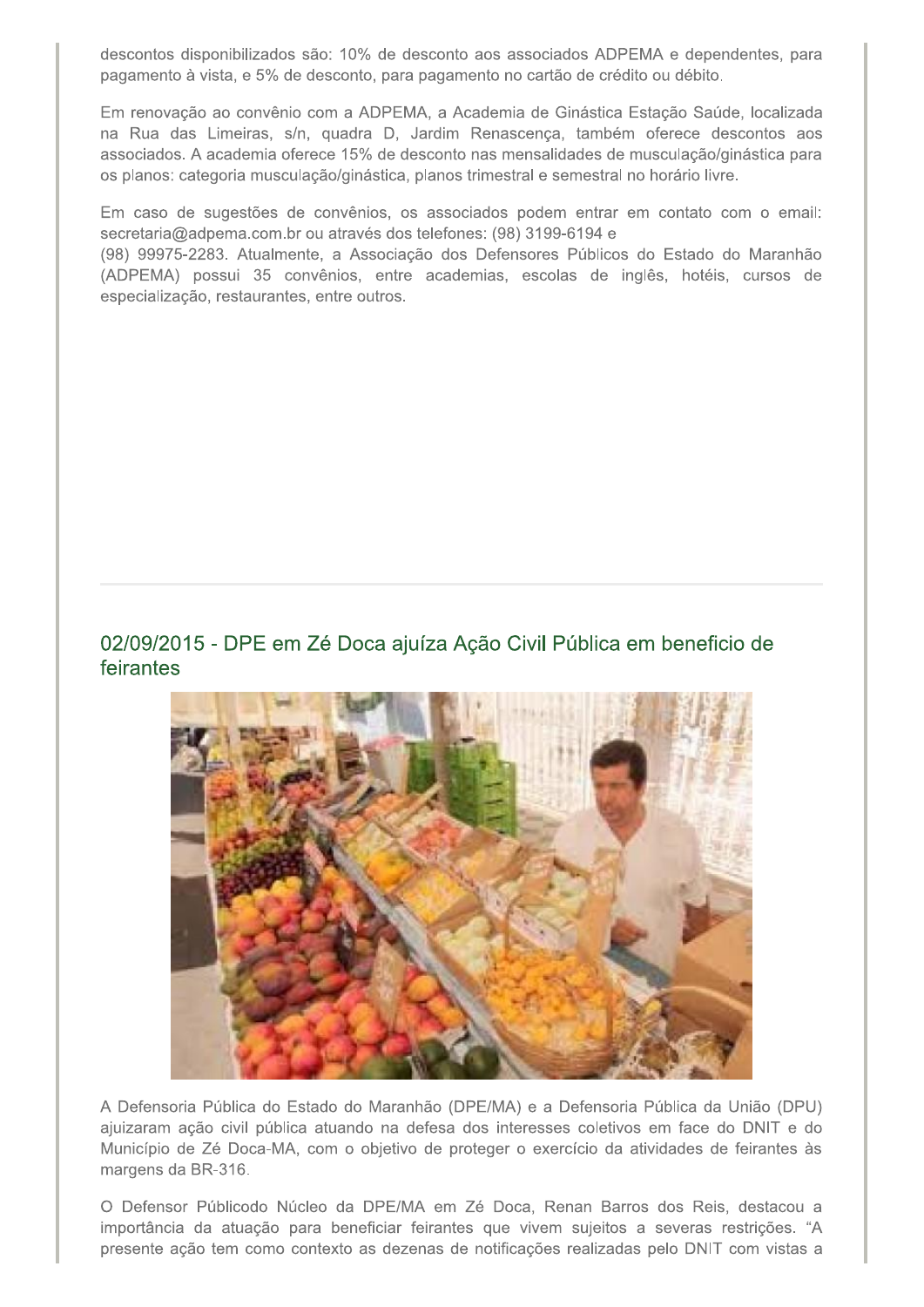remover os feirantes que desenvolvem atividade comercial com intuito de subsistência às margens da BR-136, no Município de Zé Doca. Seu objetivo é garantir que a população de baixa renda que ali trabalha tenha seus direitos respeitados no processo de remoção, bem como não permitir que se macule a segurança jurídica, essencial ao Estado Democrático de Direito, evitando-se que o ônus decorrente do erro administrativo recaia sobre a parte mais vulnerável", declara.

A ação iniciou-se a partir do atendimento aos feirantes da localidade que relataram que o local fornecido pela Prefeitura Municipal de Zé Doca-MA para realização de feira municipal, conhecido como "Camelódromo", localizado às margens da BR 316, seria extinto e ainda deveria haver a desocupação no prazo de quinze dias. De acordo com Renan Barros, atualmente na área citada mais de 200 feirantes trabalham com a venda de roupas, materiais eletrônicos e elétricos, produtos hortifrutigranjeiros, além de haver pontos de táxi e de mototáxi, restaurantes de venda de salgados e lanches no local.

O defensor comemora o andamento do processo e a integração de instituições em prol dos mais necessitados. "A Defensoria Pública foi essencial nesse processo na medida em que efetuou a defesa coletiva de todos os feirantes, com a decisão do Judiciário de os manter naquela localidade até que possam ser reassentados em outro local para exercer com dignidade as suas atividades. Este contatopróximo e a defesa de todos, potencializou a atuação, tanto da DPE como da DPU, e obtemos uma vitória parcial de modo cooperativo", ressalta.

### 02/09/2015 - Assembleia Legislativa de Goiás criará Frente Parlamentar para a consolidação da Defensoria Pública do Estado



Transformando a causa de um no benefício de todos.

A Assembleia Legislativa de Goiás iniciará a coleta de assinaturas para criar a Frente Parlamentar para a consolidação da Defensoria Pública. O anúncio foi feito nesta terça-feira (1º), pelo deputado Virmondes Cruvinel (PSD), no exercício da presidência da Casa, durante audiência pública "A importância da Defensoria Pública para a população goiana".

O encontro foi realizado no Auditório Solon Amaral, por proposta do próprio parlamentar em parceria com a Associação Nacional dos Defensores Públicos (ANADEP) e a Associação Goiana de Defensores Públicos (AGDP). A audiência pública teve por objetivo sensibilizar os representantes dos Poderes Legislativo e Executivo sobre a necessidade de fortalecer a Instituição, destacar o papel do defensor público para o acesso à Justica e também buscar apoio da sociedade civil organizada na ampliação da Defensoria estadual.

Compuseram a mesa diretora dos trabalhos o presidente da ANADEP, Joaquim Neto; a presidente da AGDP, Ana Carolina Leal de Oliveira; o defensor público geral, Cleomar Rizzo; o presidente da Associação Nacional dos Procuradores do Estado, Marcelo Terra, e o conselheiro do Tribunal de Contas do Estado, Celmar Rech.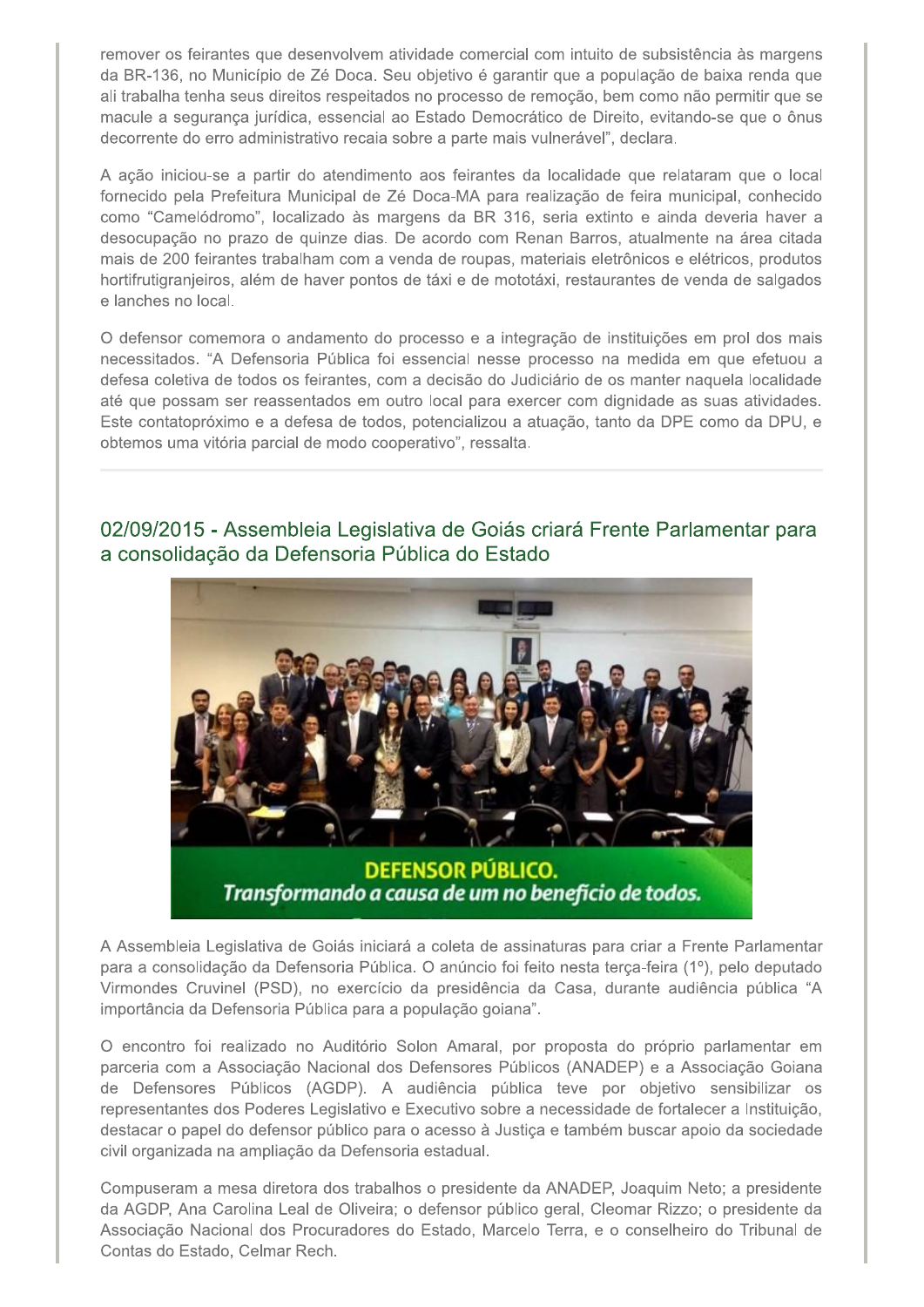O presidente da ANADEP, Joaquim Neto, fez um panorama da situação local, mostrando que a balança do Poder Judiciário está desequilibrada. "A Defensoria Pública de Goiás conta com defensores em número menos da metade do número de promotores de justiça e um terço do número de magistrados para atuar no Estado. O total de 31 defensores é muito pouco. Precisamos de uma Defensoria forte e estabelecida em todas as Comarcas existentes no Estado", completou.

Durante o encontro, o deputado Virmondes Cruvinel (PSD) disse que é necessário fortalecer a Instituição e convocar todos os aprovados no concurso público. Cruvinel reafirmou seu compromisso com a classe e garantiu que trabalhará para assumir a relatoria do projeto de adequação da LC 51/2005, que equipara a lei complementar com a EC 80/2014. "Mais uma vez ressalto o compromisso de levar a importância da Defensoria Pública aqui na Assembleia Legislativa e também levarei esta mensagem para o Governo do Estado", declarou o parlamentar.

Conforme a presidente da AGDP, Ana Carolina, há a necessidade da presenca da Defensoria Pública em todas as comarcas do Estado, pois existem municípios em que a única presença do Estado é a delegacia de polícia. "A Defensoria Pública, por ter o contato direto com o assistido, tem a sensibilidade de trazer a realidade vivida das pessoas que não têm condições de pagar advogado e o direito de promover a justiça para pessoas que estão à margem da sociedade e em situação de vulnerabilidade social", declarou a presidente da Associação Goiana dos Defensores Públicos.

Já o defensor público-geral do Estado, Cleomar Rizzo, anunciou a posse de mais um defensor público durante o evento. Agora, a Defensoria conta com 32 defensores públicos. Na ocasião, ele falou do processo de instalação da Instituição. "É importante sabermos que há dez anos da instauração da Lei da Defensoria Pública, hoje temos alcancado metas e objetivos. Mas precisamos sair desse incômodo último lugar no número de defensores públicos no país. Trinta e dois defensores é muito pouco, pois há muito trabalho para se fazer", declarou.

De acordo com o presidente da Associação Nacional dos Procuradores do Estado de Goiás, Marcelo Terto, a Constituição Federal não pode ser desrespeitada. "É importante compreender que não há palavras ao vento na Constituição Federal. Elas vêm para assegurar as garantias constitucionais. Não pode haver retrocesso. Desconstituir a Defensoria Pública é uma afronta aos direitos já constituídos," declarou Marcelo Terto.

Criada por lei em 2005, a Defensoria Pública de Goiás até hoje não foi devidamente instalada. A Instituição conta apenas com 32 defensores públicos estaduais para atender 6,5 milhões de habitantes. Mesmo com cargos vagos, há pelo menos 90 candidatos aprovados no segundo concurso aguardando nomeação. Dessa forma, é essencial que haja o cumprimento do Termo de Ajustamento de Conduta (TAC) – assinado entre o Estado de Goiás, Ministério Público e Defensoria Pública - que prevê a nomeação de todos os aprovados no certame.

A audiência pública contou com a presença da presidente da Associação dos Defensores Públicos do Estado do Maranhão (ADPEMA), Clarice Binda, e dos demais presidente de Associação de Defensores dos Estados, que à tarde se reuniram em Assembleia Geral Extraordinária da Anadep em Goiânia.

#### 02/09/2015 - Santa Catarina recebe seminário Mediação: Um novo olhar sobre o conflito

Durante toda a ultima sexta-feira (28) foi realizado na Câmara Municipal de Florianópolis o Seminário "Mediação: um novo olhar sobre o conflito". O evento contou com a participação de diversos Defensores Públicos de todo o Estado, além de servidores e estagiários da instituição.

O evento foi criado para abordar as particularidades do curso Fundamentos da Mediação para a Defensoria Pública – uma parceria da Associação Nacional dos Defensores Públicos (ANADEP), Escola Nacional dos Defensores Públicos (ENADEP), Escola Nacional de Mediação (ENAM/MJ) e Universidade de Brasília (UnB).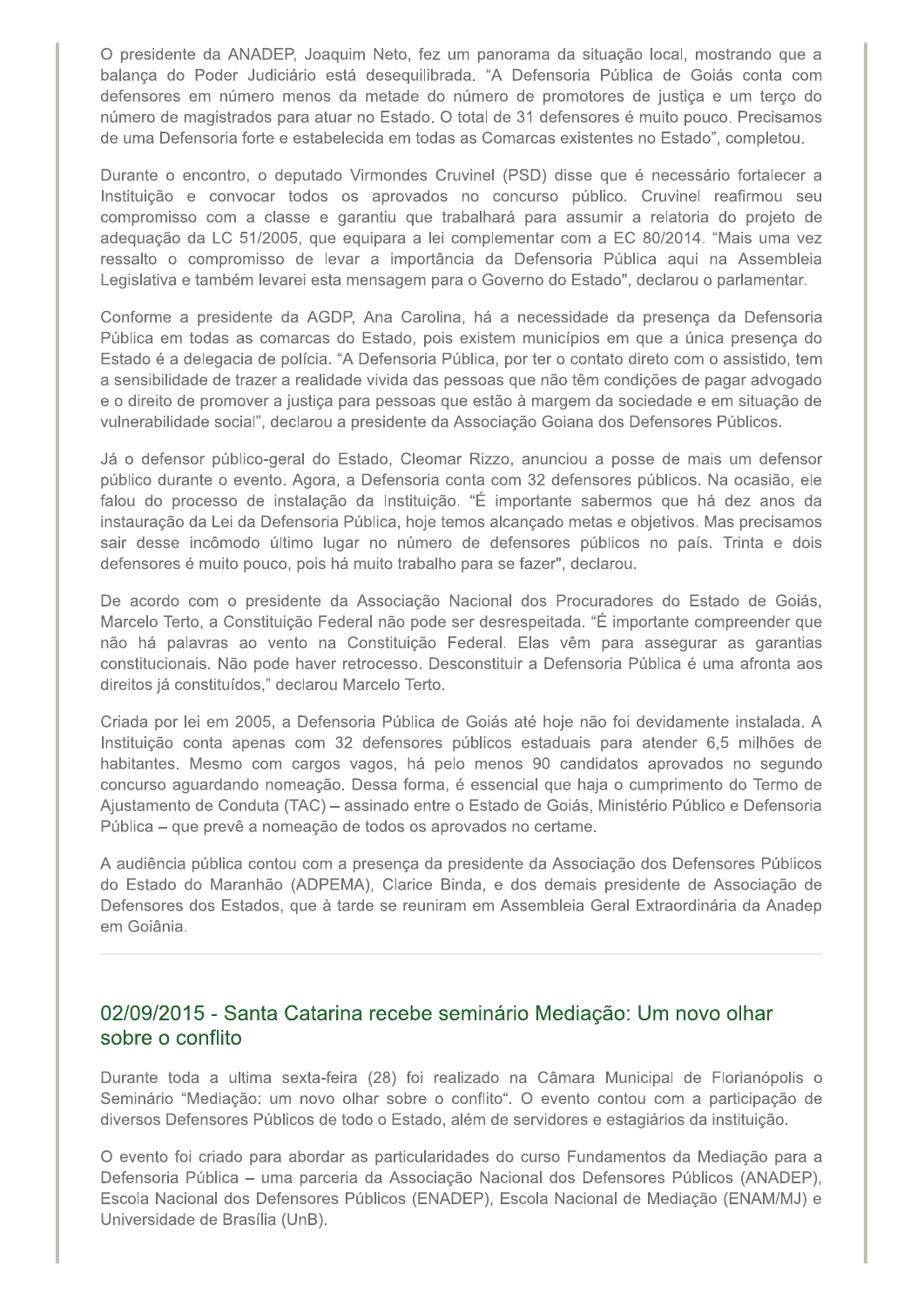O curso foi ministrado por Christiane Serra Ferreira, Defensora Pública do Estado do Rio de Janeiro, Coordenadora do Núcleo de Mediação da DPE/RJ, e por Cristiane Teixeira Chaves, Analista de Políticas Públicas e Gestão Governamental da Defensoria Pública do Distrito Federal e Mediadora do Tribunal de Justica do Distrito Federal.

Um dos objetivos mais importantes da realização do evento foi o de para ampliar e destacar a cultura de mediação e conciliação no âmbito da Defensoria Pública, além de promover um estudo mais específico do instituto, conforme sua aplicação dentro das particularidades da instituição.

O Presidente da Associação dos Defensores Públicos do Estado de Santa Catarina (ADEPESC), João Joffily Coutinho, destacou que, por ser uma instituição ainda nascente, a Defensoria Pública catarinense possui uma oportunidade única de já iniciar seu processo de estruturação utilizando a mediação como um de seus focos, de forma a facilitar que o mecanismo se consolide no órgão.

Fonte: ASCOM/ ANADEP

# 01/09/2015 - XII CONADEP disponibilizará espaço para exposição de livros



Os Defensores Públicos do Maranhão interessados em participar do XII Congresso Nacional dos Defensores Públicos (CONADEP) poderão expor livros de sua autoria.

Para isso, o XII CONADEP organizará o lançamento das obras com o objetivo de divulgar a produção acadêmica dos Defensores de todo o País. O lançamento tem como alvo publicações que tenham sido lançadas ou reeditadas a partir de novembro de 2013 e que o autor, ou um dos autores, seja Defensor Público associado, sendo disponibilizado um espaço dentro do Congresso para o lançamento.

Os associados ADPEMA poderão formalizar seu interesse com o envio de email para: secretaria@adpema.com.br com as referências bibliográficas da obra (nome do autor, nome do livro e editora).

Ressalta-se ainda que as indicações serão encaminhadas à ANADEP até o dia 30 de setembro.

# 01/09/2015 - ANADEP e Condege discutem criação do CNDP com o Executivo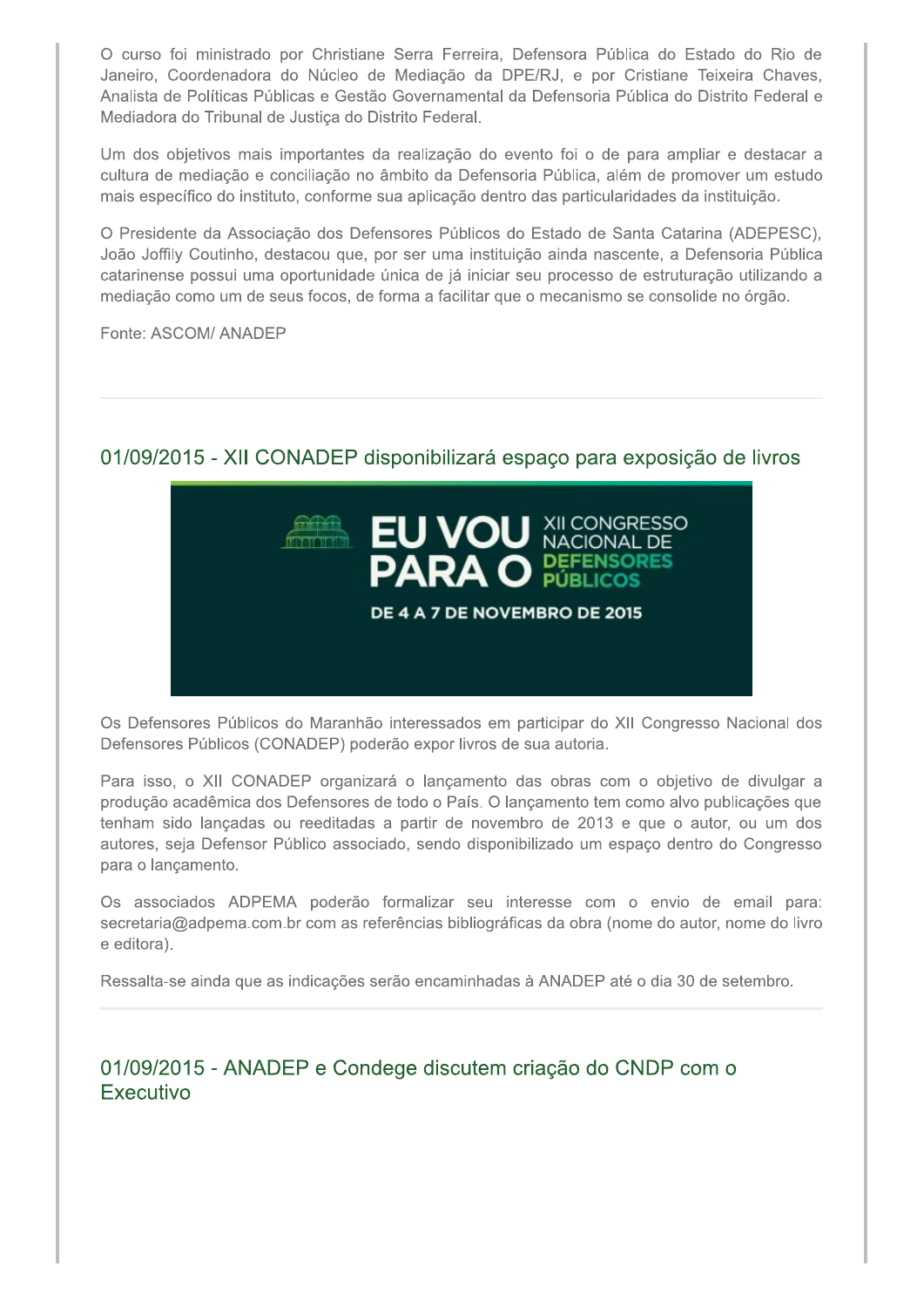

O presidente da ANADEP, Joaquim Neto, e a vice-presidente Marta Zanchi se reuniram nessa quinta-feira (27), no Palácio do Planalto, com membros do Poder Executivo para apresentar e buscar apoio para a criação do Conselho Nacional da Defensoria Pública. O projeto será entregue e protocolado no Congresso Nacional sob forma de Proposta de Emenda à Constituição (PEC). Os dirigentes, que estavam acompanhados dos defensores públicos-gerais Ricardo Batista (DF), Nilton Leonel (RS), Jesus Jairo (SE) e o defensor público gaúcho, Rafael Raffaelli, estiveram com o secretário da Reforma do Judiciário, Marcelo Veiga, com o ministro-chefe da Secretaria de Aviação Civil, Elizeu Padilha e com o ministro-chefe da Secretaria-Geral da Presidência da República, Miguel Rossetto. As visitas fazem parte de uma série de reuniões que as Entidades pretendem realizar ao longo do segundo semestre de 2015 para falar não apenas do CNDP, mas também de outras pautas relacionadas ao fortalecimento da Defensoria Pública.

O presidente da ANADEP, Joaquim Neto, explica que a criação do CNDP representa um necessário avanço para a Defensoria Pública, a exemplo da criação do Conselho Nacional de Justica (CNJ) e do Conselho Nacional do Ministério Público (CNMP). "Primeiro é necessário ressaltar a importância politico-institucional, não se traduzindo em instância com escopo correcional. No âmbito externo é imperioso o convencimento das instituições e do ambiente político acerca da importância do CNDP para o crescimento padronizado e estruturado da Defensoria Pública, nos termos preconizados pela EC 80/2014", pontua.

Joaquim Neto entende que o Conselho Nacional da Defensoria Pública será um instrumento eficaz de atuação dos defensores junto ao cidadão, que auxiliará a Instituição a padronizar o atendimento, respeitando sua autonomia administrativa e financeira.

#### Andamento do projeto e discussões: